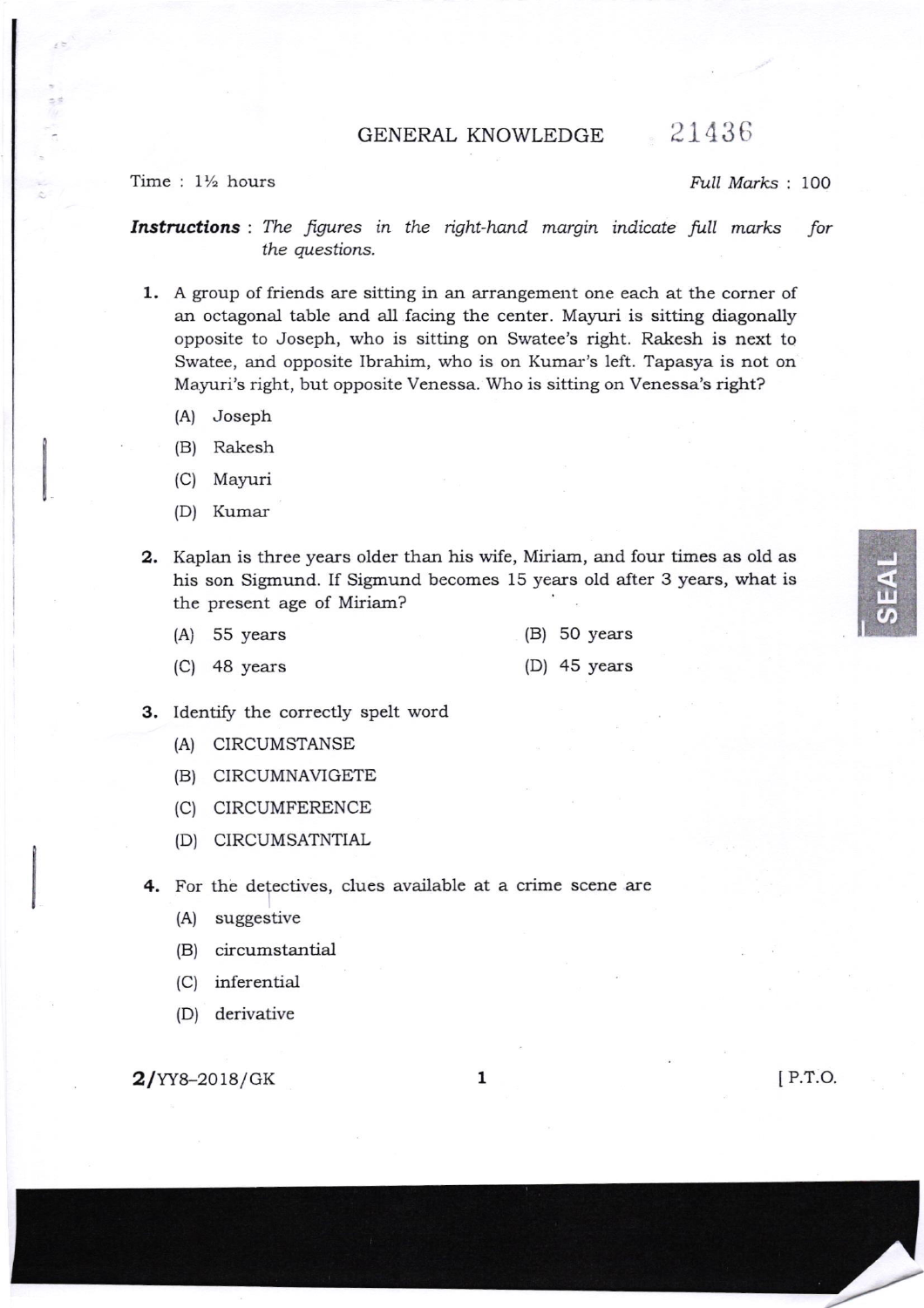5. Which of the given responses would be a meaningful order of the following words in context of our society?

- I. Country
- II. Family
- III. Member
- IV. Locality
- V. Stato
- (A) III, II, Iv, V, I
- (B) III, IV, I, V, II
- (C) I, II, III, IV, V
- (D) III, II, V, IV, I
- 6. In a parliamentary form of government, real powers of the State are vested. in the
	- (A) President
	- (B) Chief Justice of Supreme Court
	- (C) Council of Ministers headed by the Prime Minister
	- (D) Parliament

7. At which site of excavation was a status of a bearded man found?

- (A) Pamir
- (B) Harappa
- (C) Mohenjodaro
- (D) Lothal

8. The main characteristic of the Indus Valley Civilization was

- (A) town planning
- (B) drainage system
- (C) pucca houses
- (D) well laid out roads

 $2$ /YY8-2018/GK 2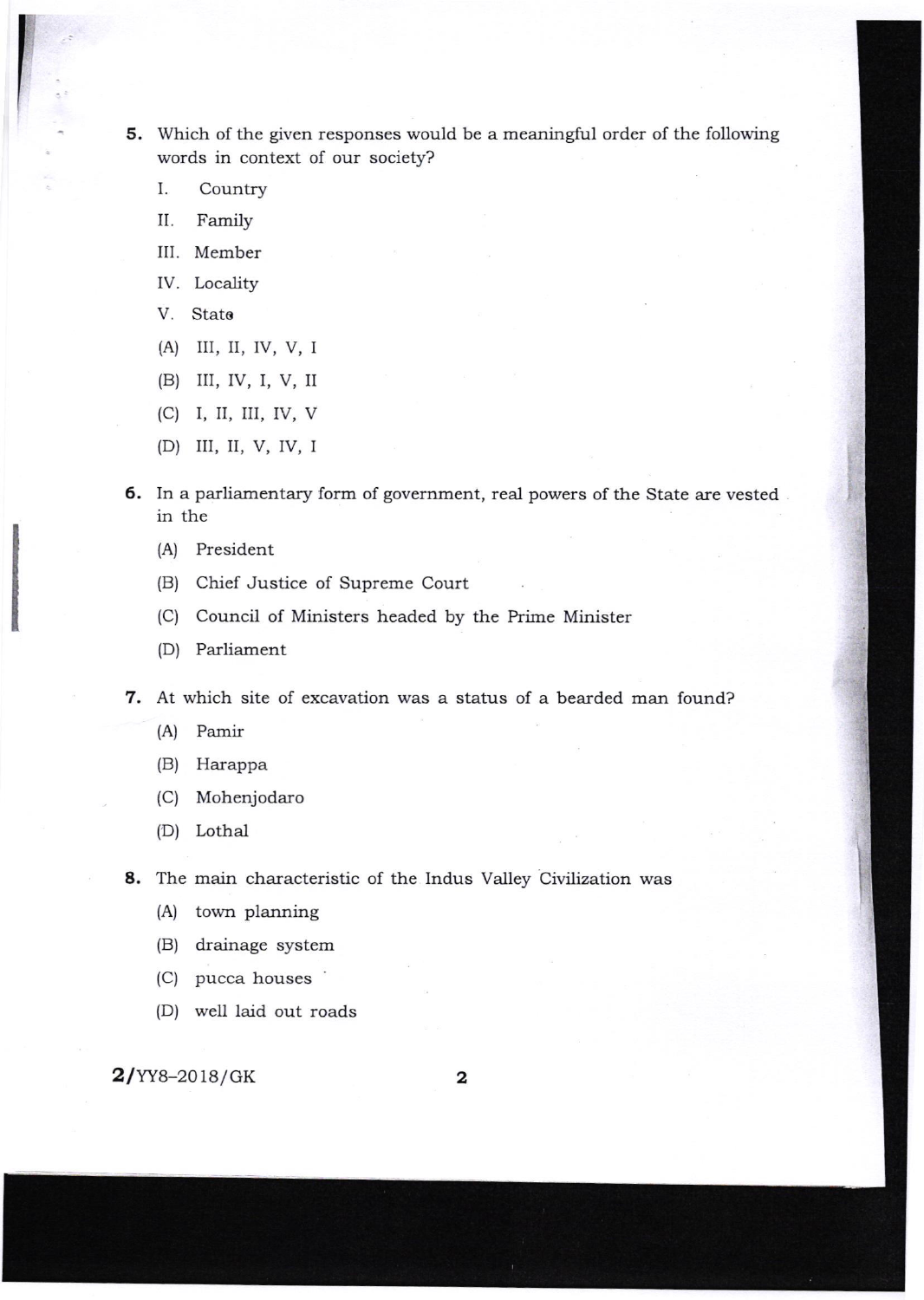- 9, Which of the following organs is used in the purification of blood in human body?
	- (A) Liver
	- (B) Kidney
	- (C) Spleen
	- (D) Lungs
- 10. The largest continent in the world is
	- (A) Europe
	- (B) North America
	- (C) Asia
	- (D) Africa
- 11. Pacemaker is implanted in heart when one of the following is defective :
	- (A) SA node
	- (B) AV node
	- (C) Purkinje fibers
	- (D) Bundle of His

12. Liquefied Petroleum Gas (LPG) is mainly a mixture of

(A) propane and butane

- (B) butane and methane
- (C) propane and isobutene
- (D) propane and methane

**3** [ P.T.O.